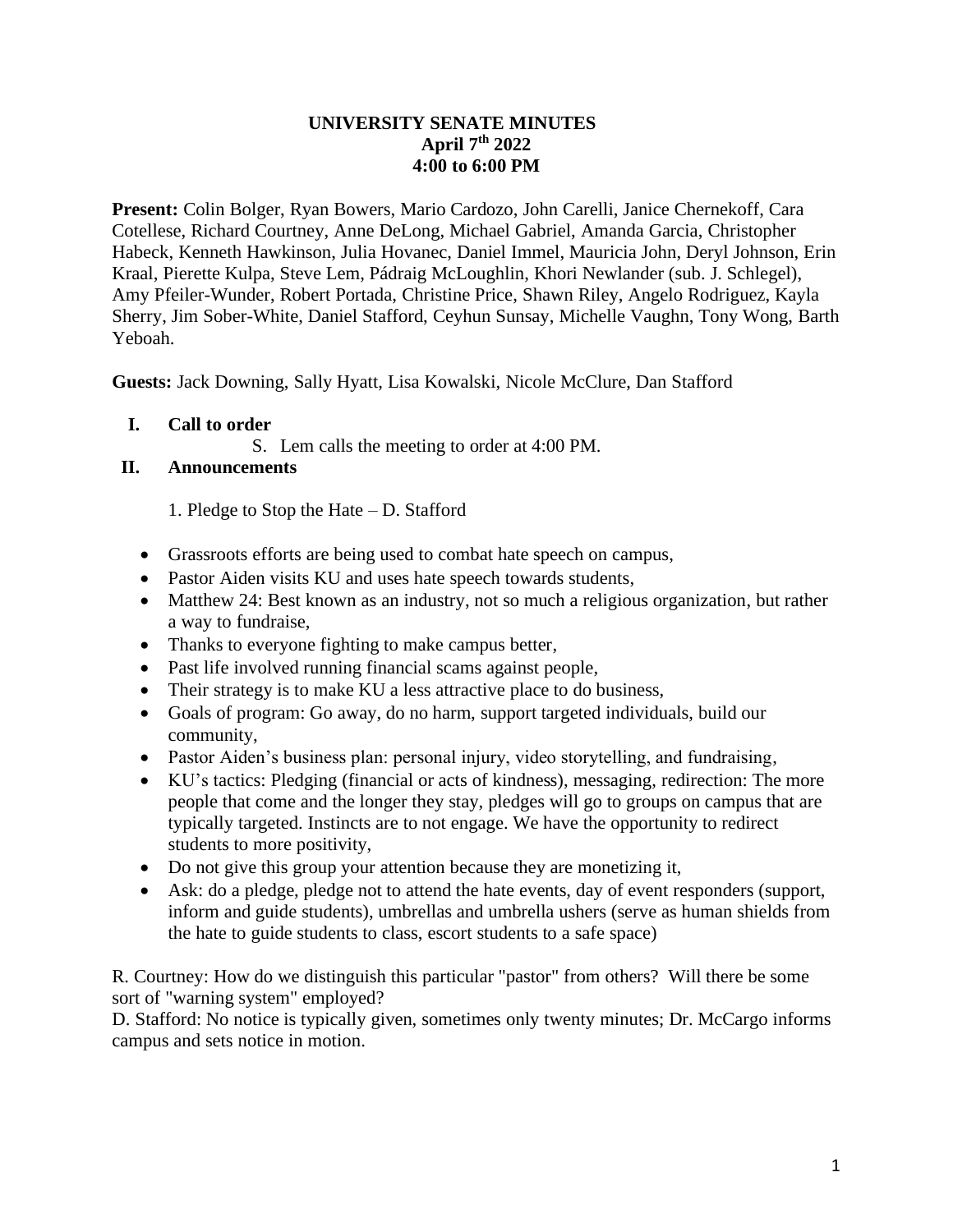## **III. Approval of the Minutes from March 3, 2022**

S. Lem asks for a motion to approve March's minutes, P. McLoughlin moves, E. Kraal seconds; all in favor.

### **IV. Reports**

1. Senate President – S. Lem

March tends to be a quieter month for Senate Exec., mostly in part due to spring break, but I do have a few updates to share.

*Student Success Team* As you may have seen in the recent Provost update, we are in the early stages of implementing Starfish on campus. Starfish is largely aimed at student retention, and we are currently having discussions about the implementation process and what features we should roll out first. Although there will certainly be a learning curve to a new system, I am optimistic Starfish will streamline many current processes and help us better reach and serve at-risk students.

*Emergency Management Team* Several faculty have asked about removing the classroom/instructional setting mask requirement, which was supported by both APSCUF and SGB. EMT intends to continue to follow their recommendation, and, barring a preference change by APSCUF and SGB, I would anticipate the classroom mask requirement to remain through the rest of the semester. EMT is now turning its attention to a recommendation for masking at commencement, which is scheduled for discussion on April 6.

*Strategic Planning and Resource Committee* SPRC continues to build on its momentum, and there are currently plans to continue to make KU more adept at meeting the 21<sup>st</sup> challenges of higher ed. Some key conversations are focused on streamlining the curriculum process and a more fluid and adaptive strategic plan. As we are approaching the end of the academic year, SPRC is also looking at its membership and subcommittee structure for next year so we can continue to build on this year's progress.

#### *Frederick Douglass Institute*

Senate Exec met with Dr. Maria Sanelli, Director of KU's Frederick Douglass Institute, in early March to discuss some of the FDI initiatives and challenges. We had a productive conversation about areas KU can improve its DEI efforts, with a particular focus on recruitment and retention of faculty from under-represented groups. As you may have also seen in communication from the Provost's Office, KU is investing more resources into FDI, and Senate Exec will continue to work with administration on improvements in this area.

2. Senate Vice President – T. Wong

T. Wong: The willingness to serve list is ready for review, LAS rep needs to resign so position will be filled by Joleen Greenwood from Anthropology and Sociology. We need approval from the Senate to make the following list official. Asks for vote for endorsing this list; willingness to serve list is approved.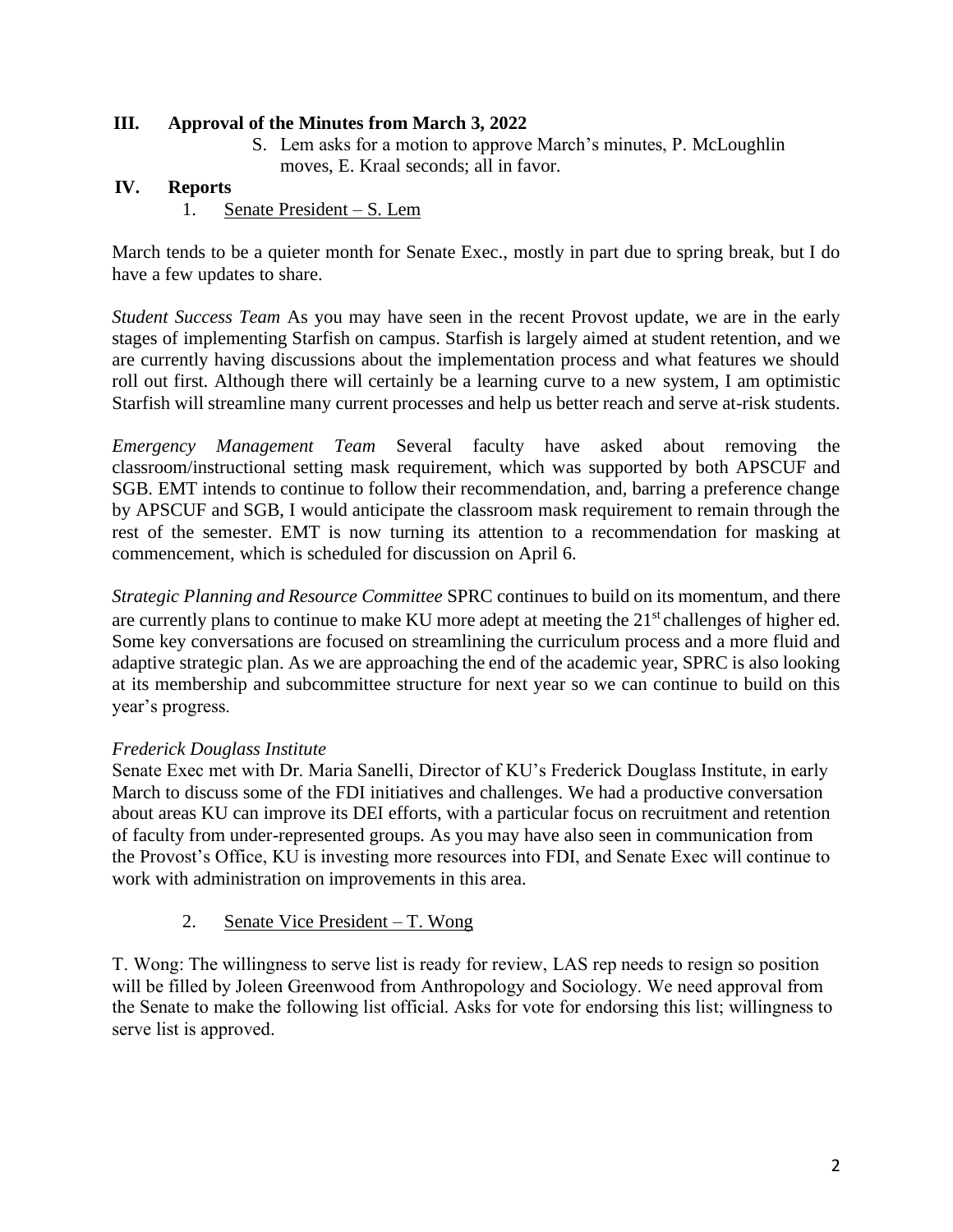Spring 2022 Senate Willingness to Serve

## *Academic Standards and Policies – 2 years*

- College of Business Representative Necati Tekatli (Business Administration)
- College of Education Representative Sally Hyatt (Counselor Education & Student Affairs)

## *Academic Technology Committee – 2 years*

- College of Education Representative Ashley Coombs (Counselor Education & Student Affairs)
- College of Visual & Performing Arts Representative Jayne Struble (Art & Design)

## *Calendar Committee – 3 years (Staggered)*

- At-Large Staff or Non-Teaching Faculty J Michelle Gober (Intercollegiate Athletic Services)
- At-Large Staff or Non-Teaching Faculty Susan Mangold (Assistant Vice President & Dean of Students)
- Staff or Non-Teaching Faculty of Library Susan Czerny (Rohrbach Library)
- College of Business Representative Gregory Kaufinger (Business Administration)
- College of Education Representative Christopher Bloh (Special Education)
- College of Liberal Arts & Sciences Representative Richard Heineman (Biological Sciences)
- College of Visual & Performing Arts Representative Elizabeth Quay (Art & Design)

## *Campus Beautification & Preservation Committee – 2 years*

- College of Visual & Performing Arts Representative Gwendolyn Yoppolo (Art & Design)
- Graduate Faculty Patricia Lutz (EMLT)

#### *Center for the Enhancement of Teaching Advisory Board – 3 years*

• College of Education – Amber Pabon (Secondary Education)

# *Commission on Human Diversity – 2 years*

- College of Business Representative Carolyn Gardner (Business Administration)
- College of Visual & Performing Arts Representative Peter Isaacson (Music)
- At-Large Faculty Representative Stephen Stoeffler (Social Work)
- At-Large Professional Staff Vale Deeter (Secondary Education Department Secretary)

#### *Commission on the Status of Minorities – 2 years*

- College of Business Representative Carolyn Gardner (Business Administration)
- College of Education Representative Amber Pabon (Secondary Education)
- College of Liberal Arts & Sciences Representative Khori Newlander (Anthropology & Sociology)
- College of Visual & Performing Arts Representative Helena Domenic (Art & Design)
- Enrollment Management & Student Affairs Representative Jerry Schearer (Inclusion & Outreach)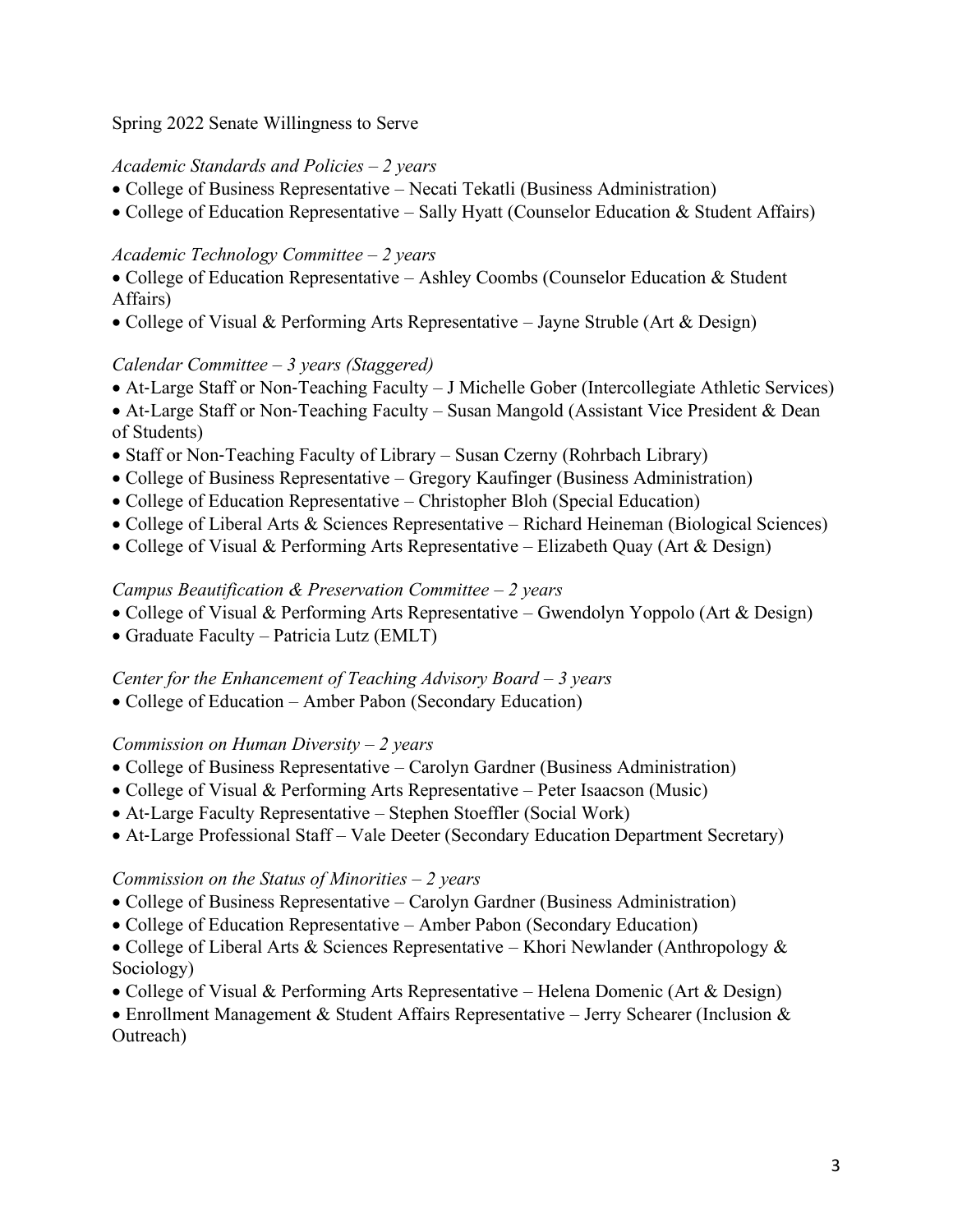#### *Commission on the Status of Women – 2 years*

- Female Faculty Representative Patricia Pytleski (English)
- Female Faculty Representative Sarah Tindall (Physical Sciences)
- Male Faculty Representative Mathias Le Bossé (Geography)
- Male Faculty Representative John Ronan (English)
- Male Faculty Representative Open

#### *Cultural & Performing Arts Advisory Committee – 2 years*

- Department of Music Faculty Representative Peter Isaacson (Music)
- At Large Faculty Representative Helena Domenic (Art & Design)

#### *Enrollment Management Committee – 3 years*

- College of Liberal Arts & Sciences Representative Joleen Greenwood (Anthropology & Sociology)
- College of Visual & Performing Arts Representative Daniel Neuenschwander (Music)

#### *Events Advisory Council – 2 years*

• College of Visual & Performing Arts Representative – Daniel Neuenschwander (Music)

#### *Graduate Exceptions Committee – 3 years*

- Graduate Faculty Representative, College of Education Joanne Cohen (Counselor Education & Student Affairs)
- Graduate Faculty Representative, College of Visual & Performing Arts Michael Covello (Art & Design)

#### *Honorary Degree Committee – 2 year*s

- Non-Teaching Faculty Representative Brandon Nolt (Sports Medicine)
- College of Liberal Arts & Sciences Representative Nicole McClure (English)

#### *International Affairs Committee – 2 years*

- College of Business Representative Necati Tekatli (Business Administration)
- College of Liberal Arts & Sciences Representative Ju Zhou (Mathematics)
- College of Visual & Performing Arts Representative Kate Clair (Communication Design)
- At-Large Faculty Representative Steven Schnell (Geography)
- Academic Dean/Director Open

### *Institutional Climate Committee – 3 years*

- Faculty Member from the College of Education Representative Christopher Weiler (EMLT)
- At-Large Faculty Representative Renee Hellert (Intercollegiate Athletic Services)
- At-Large Minority Faculty Member Representative Mathias Le Bosse (Geography)
- At-Large Minority Professional Staff\Manager Member Representative Nykolai Blichar

(Student Involvement Services)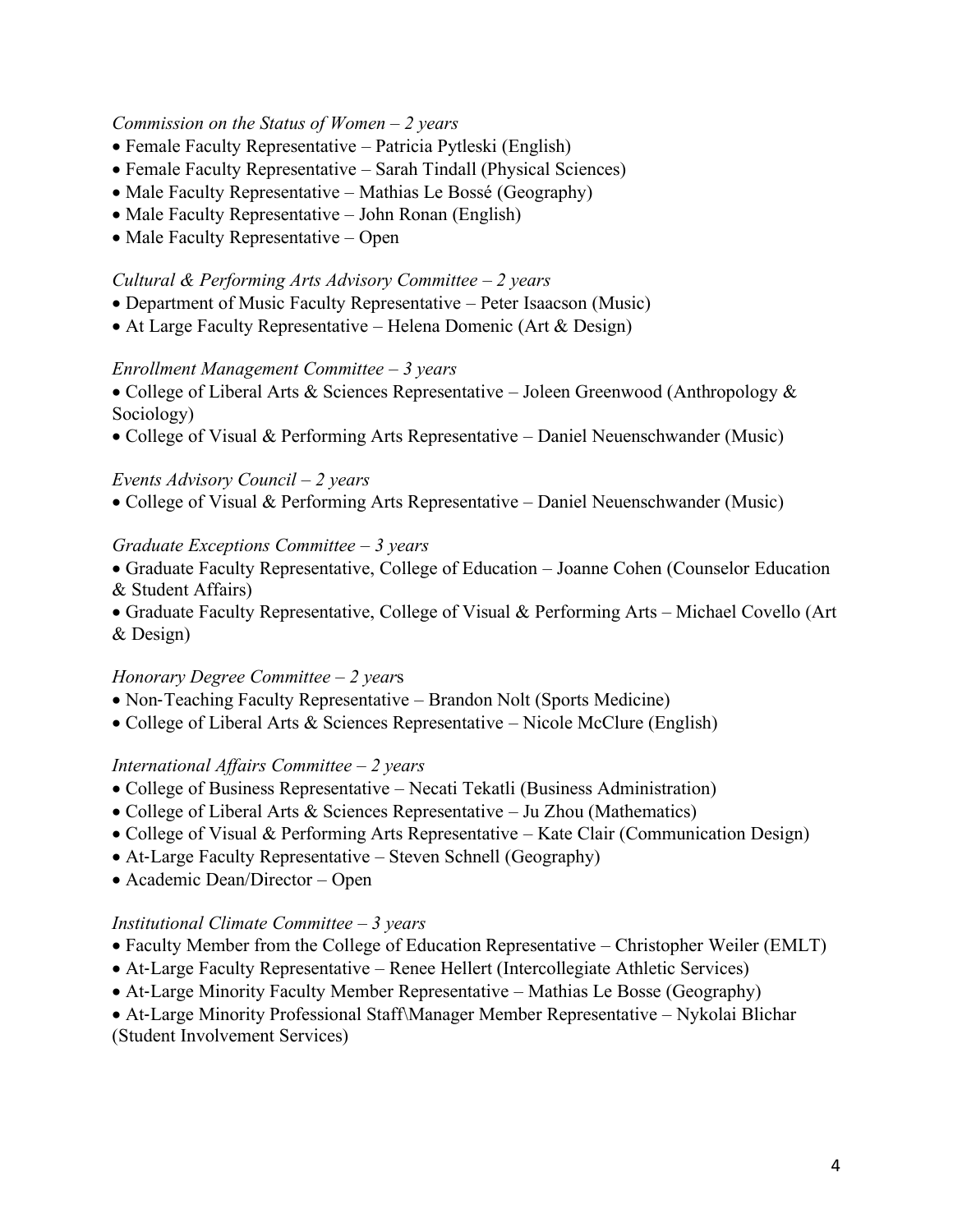### *Institutional Review Board – 2 years*

- Non-Scientific Area Representative Yoon Mi Kim (Social Work)
- Non-Scientific Area Representative Myung Song (Mathematics)
- Scientific Area Representative Andrew Mashintonio (Biological Sciences)

## *Library Committee – 2 years*

- College of Education Representative Open
- College of Liberal Arts & Sciences Representative Sandra Leonard (English)
- Library Faculty or Staff Representative Robert Flatley (Rohrbach Library)
- Professional Staff/Management Representative Open

## *Professional Development Committee – 2 years*

- College of Education Representative Open
- College of Education Representative (Alternate) Sally Hyatt (Counselor Education & Student Affairs)

• College of Visual & Performing Arts Representative – Jonathan Joy (Cinema, Television and Media Production)

• College of Visual & Performing Arts Representative (Alternate) – Jayne Struble (Arts & Design)

## *Research Committee – 2 years*

- College of Business Representative Rajeev Kumar (Business Administration)
- College of Business Alternate Necati Tekatli (Business Administration)
- Member of Social Sciences, College of Liberal Arts & Sciences Ko-Hsin Hsu (Criminal) Justice)

• Member of Social Sciences, College of Liberal Arts & Sciences, Alternate – Yasoda Sharma (Social Work)

- College of Visual & Performing Arts Representative Daniel Haxall (Art & Design)
- College of Visual & Performing Arts Alternate Open
- Administrator Representative Open
- Administrator Alternate Open

#### *Space Allocation Committee – 2 years*

- College of Business Representative Open
- College of Education Representative Open
- Professional Staff/Manager Honey Svoboda (Conference & Event Services)

#### *Student Faculty Review Board – 3 years (Not filled since it will be dissolved soon)*

- At-Large Faculty Representative
- At-Large Faculty Representative
- At-Large Faculty Representative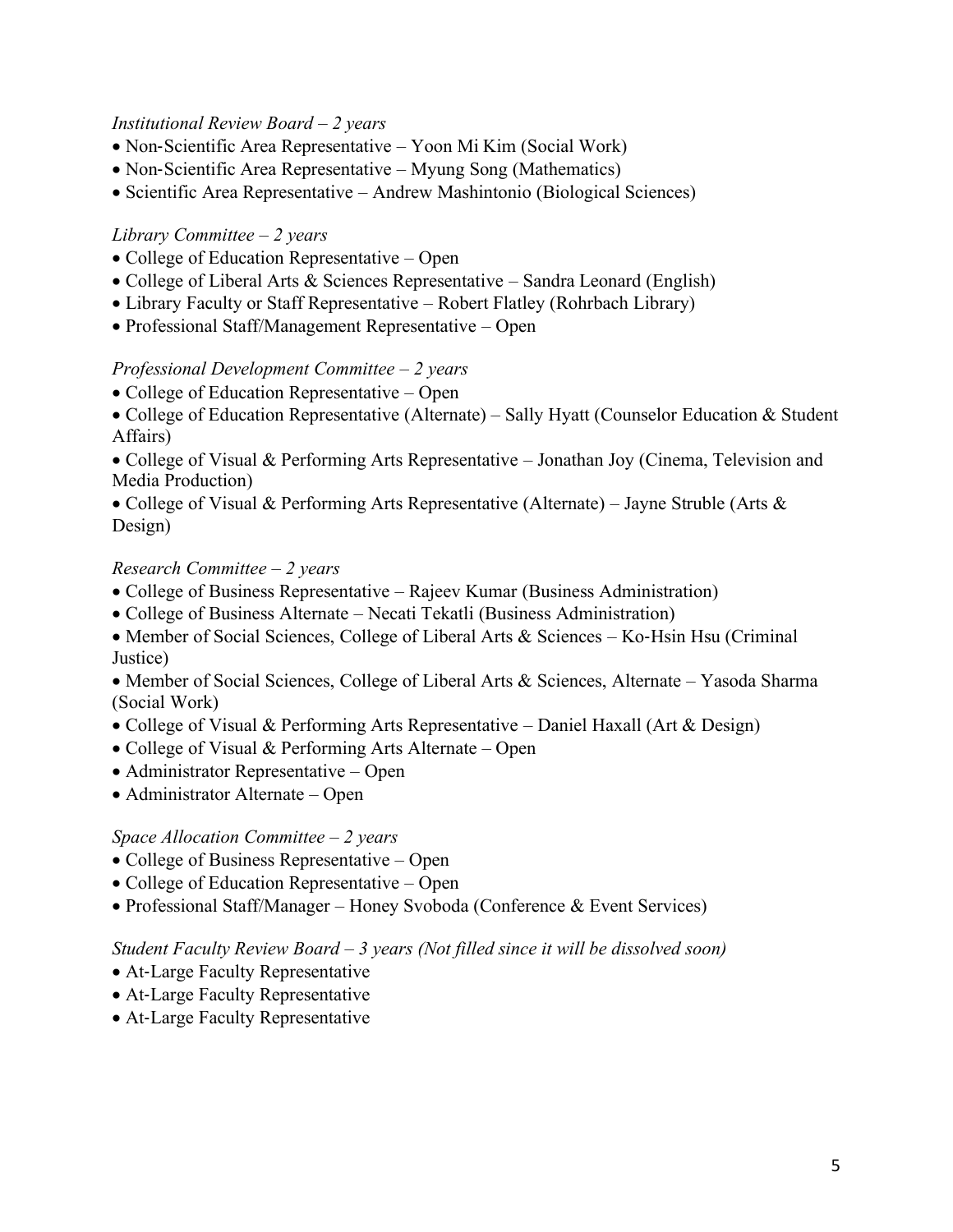## *University Academic Honesty Committee – 3 years*

- College of Education Representative (1 year) Christopher Bloh (Special Education)
- College of Liberal Arts & Sciences Representative FangHsun Wei (Social Work)
- College of Visual & Performing Arts Representative Elizabeth Schneider (Art & Design)

## *Undergraduate Admissions Exceptions Committee – 2 years*

• College of Liberal Arts & Sciences Undergraduate Faculty – Perry Lee (Mathematics)

• College of Visual & Performing Arts Undergraduate Faculty – Daniel Neuenschwander (Music)

## *Undergraduate Exceptions Committee – 3 years*

- College of Business Representative Norman Sigmond (Sport Management)
- College of Liberal Arts & Sciences Representative Yoon Mi Kim (Social Work)

# *University Conduct Board – 3 years (Staggered)*

- At-Large Faculty Representative Sally Hyatt (Counselor Education & Student Affairs)
- At-Large Faculty Representative Daniel Aruscavage (Biology)
- At-Large Faculty Representative Diana Elliott (Counseling & Student Affairs)
- Professional Staff/Administration Representative Anne Reel (Transportation)

#### *University Safety & Security Council – 2 years*

• At-Large Faculty Representative – Brandon Nolt (Sports Medicine)

# *University Traffic Bureau – 3 years*

- At-Large Faculty Representative Yong Zhang (Computer Science & Information Technology)
- Professional Staff Representative William Eben (ResNet Coordinator)

T. Wong: Diversity Report on Willingness to Serve:

- 82 available positions, 63 respondents; 72 appointments go to 57 people
- Gender: 33 females and 30 males with interest; appointed 30 and 27 respectively
- Colleges are well represented

E. Kraal: University has been downsized, but we are still running on the same model, should we consider looking at the percentages compared to the total number of people on campus?

T. Wong: We are looking at which committees can be merged and which can be restructured, communication is lacking when there are too many groups, there is a lot of repetition so we are looking at which committees should be kept and which should be streamlined. Report will be given next month. Open positions are due to the university hiring less tenure track faculty.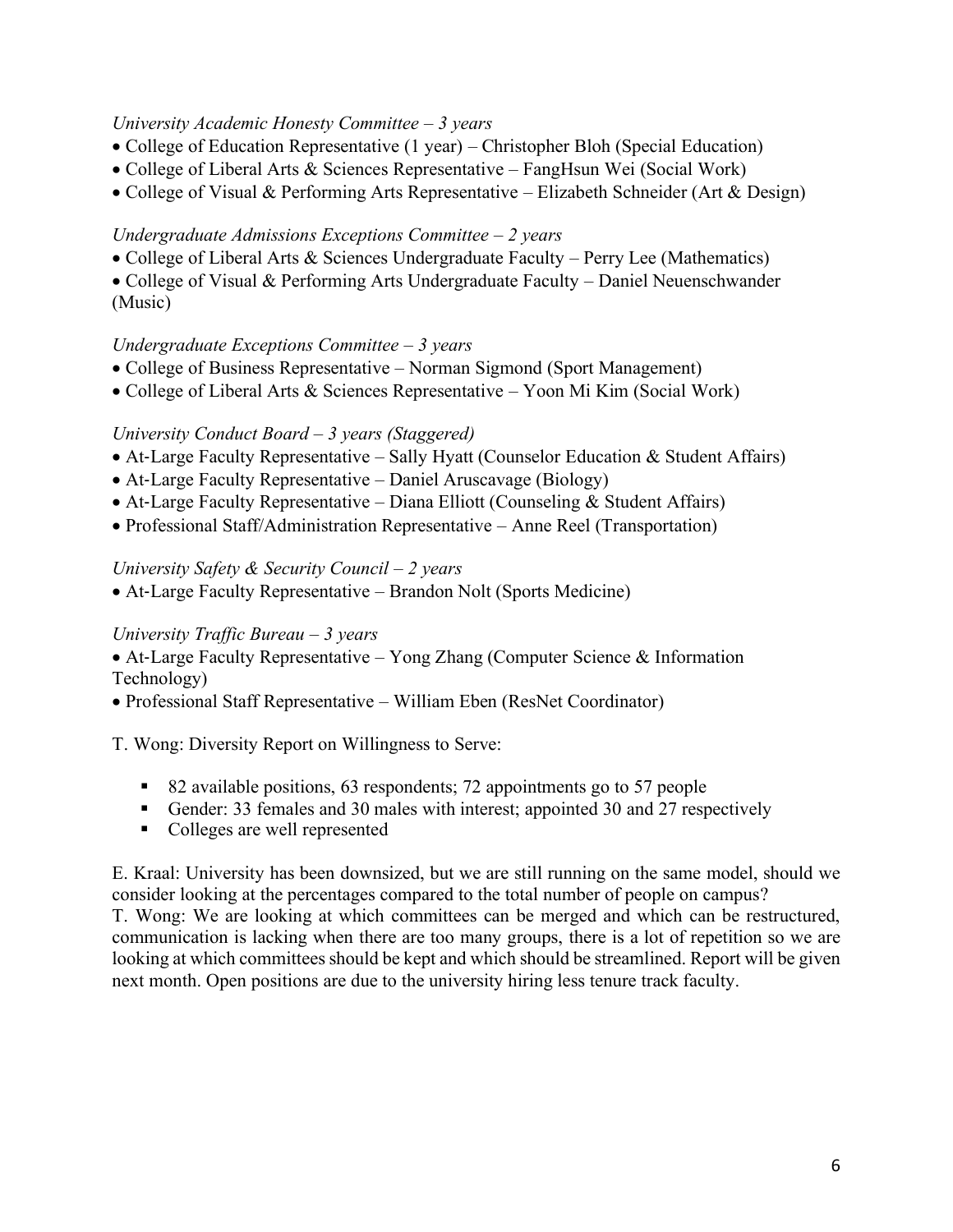a. Senate Secretary – M. John

Governance Committee Elections for Service Beginning Fall 2022:

Grade Appeal Board

*College of Visual and Performing Arts (Tenured) – 3 years* 

• Henry Alviani (Music)

Committee on Committees

*College of Liberal Arts and Sciences (Tenure or Tenure Track) – 3 years* 

• FangHsun Wei (Social Work)

*College of Business (Tenure or Tenure Track) – 3 years* 

• Feisal Murshed (Business Administration)

Strategic Planning and Resources Committee

College of Liberal Arts and Sciences (Tenure or Tenure Track)  $-3$  years

• M. McLoughlin (Mathematics)

College of Liberal Arts and Sciences (Tenure or Tenure Track)  $-3$  years

• Open

Non-Teaching Faculty\At-Large Faculty (Tenure or Tenure Track) – 3 years

• Anne Carroll

Non-Teaching Faculty (Tenure or Tenure Track)  $-3$  years

• Marlene Fares

At-Large Faculty Representatives – Nominations received: Elections will be held next week to determine which nominee receives the sabbatical position and which receives the 3-year term. At-Large Faculty  $-2$  positions plus 1 sabbatical replacement

- Henry Alviani
- Kate Clair
- Dannell MacIlwraith

*Senate Representatives needed on the following Governance Committees beginning Fall 2022*

- **Enrollment Management Committee 3 years (current rep Tony Wong)**
- Institutional Climate Committee  $-3$  years (current rep Erin Kraal)

b. University President – K. Hawkinson

- Thanks to all who participated in Chancellors visit last week,
- Chancellor met with Cabinet members, Trustees, faculty leaders, student leaders, he had a great day, very happy with KU's progress with regard to sustainability indicators, balanced budget, reserves, retention rate, 4-year graduation, enrollment planning, etc.
- President will give speech on retention rate at Board of Governors meeting, focusing on how institutional financial aid has helped in retaining students at KU,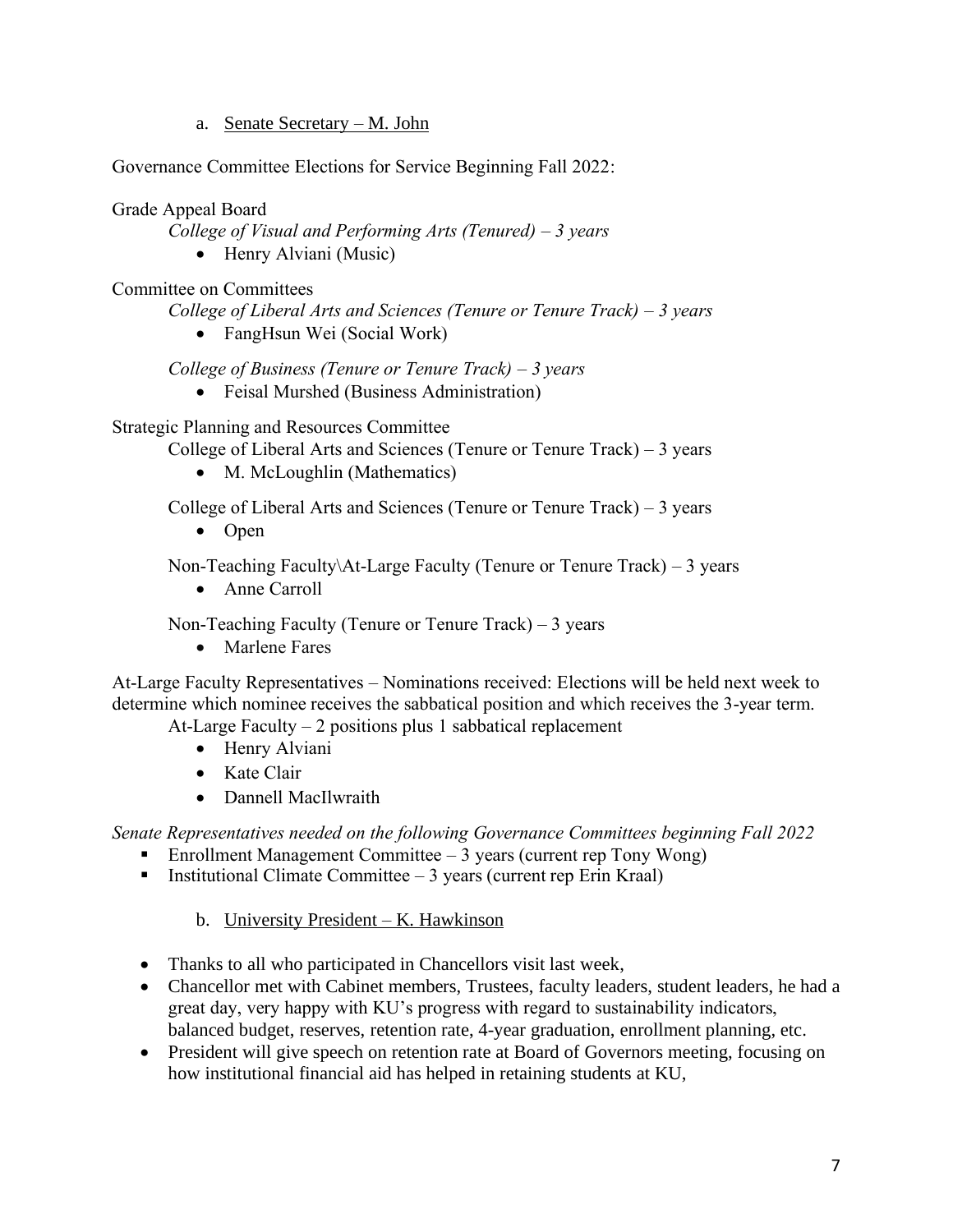- Next year we will be committed to over \$12m in institutional financial aid (significant increase from 2015) which corresponds with retention rates for overall students, underrepresented students, athletes and many more groups. Increases in funding and wrap around services contributes to increased retention rates as well,
- The foundation has given over \$2m in foundation aid in the form of scholarships to KU students,
- KUSSI gives a substantial amount of money to support students, millions of dollars in grants are being brought in by faculty in various areas,
- Advocacy is very important in order to receive funding; this has been very successful over the past years for the governor's budget,
- Meeting with 15-20 regional legislators to ask for support very soon; thanks to every one for hard work this academic year.

# c. University Provost – L. Basden Arnold

- We are moving forward with Starfish, advertisement for Starfish Manager position will be posted soon, implementation and training will be developed,
- KU received \$1.2m grant from the National Science Foundation for the recruitment and education of teachers in K12 STEM areas, we are all concerned about the national teaching shortage particularly in STEM areas so this is very important work,
- Computer replenishment is on the way, we had a supply chain issue, deployment will move to summer, Wi-Fi coverage on campus will be improved,
- Opportunities for universal design learning and professional development: more opportunities will be available in the future to engage in lifelong learning for faculty,
- Getting ready to start looking at what searches will be conducted for the following AY: Tenure Track, FDI faculty cluster hires. A group of faculty will be hired simultaneously in a particular diversity theme related to their subject area; these faculty will have a builtin faculty support group,
- Starfish is a student collaborative success platform; there are a lot of features built in, one system will be available for attendance, transcripts, advising, graduation requirements, communication with students and faculty, it provides a web of support around students to aid with better collaboration. Starfish has a high rate of success,
- MyKU will gradually be phased out as we move on to Banner because some of the features are redundant to Banner. Starfish will not replace D2L but it does interface with D2L. As we move forward, workshops will be provided,
- Banner is the one system that PASSHE is moving towards, it is an improved version to PeopleSoft.

D. Johnson: Faculty should be reminded about current final exam policy: > 33% cannot be used for final exam. Faculty must be available to students during that week, and arrangements should be made to contact students based on availability.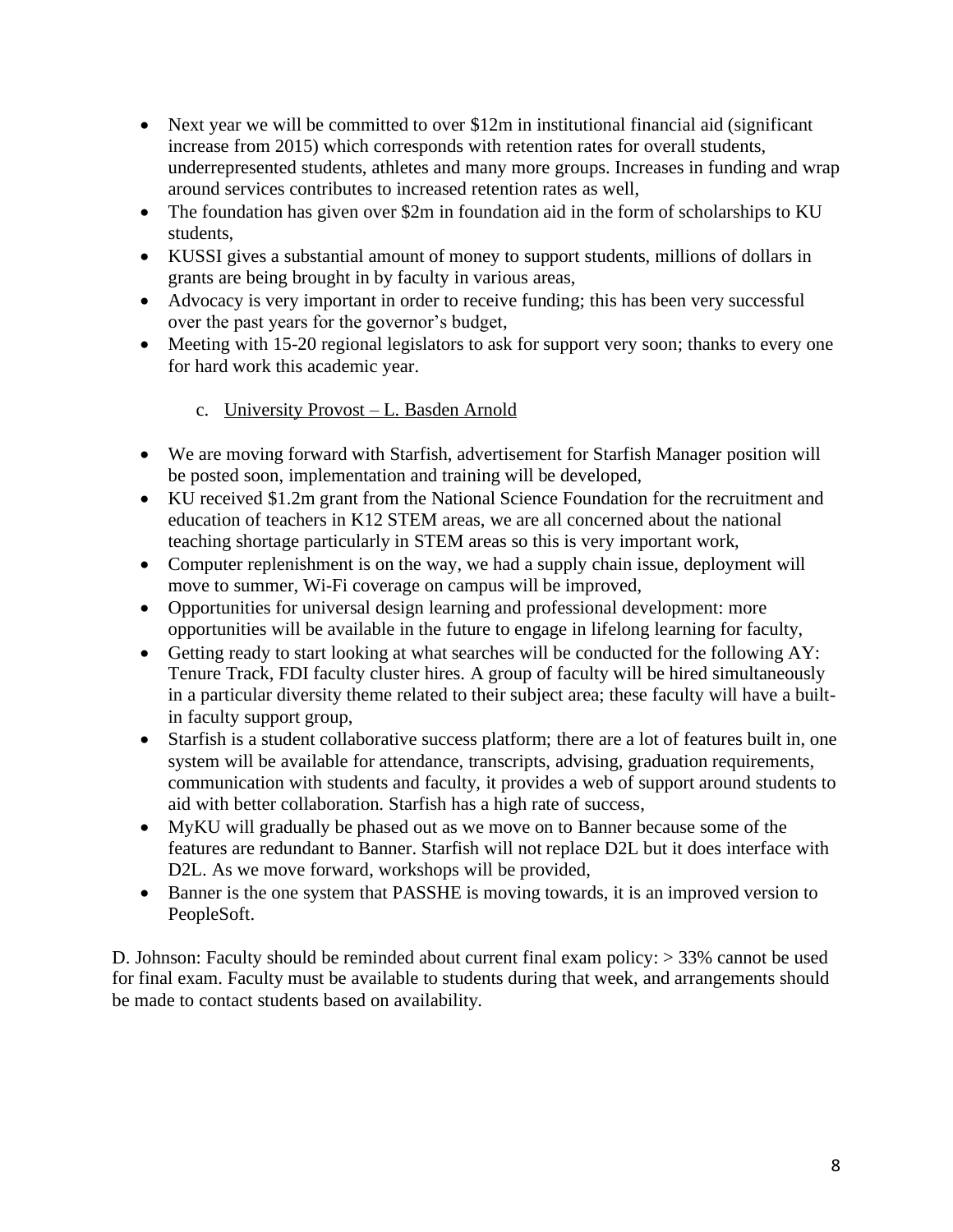# d. Student Government Board – K. Sherry

- SGB and KUSSI passed budget with increase; congrats to budget committee for working on this,
- Resignation and dismissal policy approved,
- E-board enjoyed Chancellor's visit,
- Umbrellas will be donated to Stop the Hate event, SGB will encourage members to attend,
- BSGP conference was hosted by West Chester last Saturday, very productive,
- Elections will be held on April  $19<sup>th</sup>$
- Advocacy: will be in motion.

# e. Assessment Office – N. McClure

- Annual report presented today and will be posted to the university's website,
- Open office hours will be held about the report,
- In the process of providing feedback for the action reports,
- This should all be done by the end of the semester; department chairs will be able to access feedback,
- Annual assessment grant competition is very healthy this year, applications are currently under review, decisions will be made soon,
- New three-year cycle will be started: 3-year assessment plan and annual report will be requested in September for AY 2021/2022,
- Professional development workshops are currently being planned,
- FYS data will also be presented in early August.

# **V. Unfinished Business**

# **1. Final Examinations (ACA-025)**

- 2. Course Grading Undergraduate Students (ACA-048) @ ASPC
- 3. Course Withdrawals (ACA-011) @ ASPC
- 4. Senate Constitution Revisions @ Task Force [tabled for JEDI work]

# **VI. New Business**

Final Assessment Policy Revisions: Sally Hyatt (Vice Chair ASPC)

1. A final assessment is required in every course.

2. The format of a course's final assessment is to be determined by the faculty member teaching the course, who will choose the most effective method for assessing student growth. Acceptable formats for final assessments include, but are not limited to, comprehensive papers, presentations, performances, portfolios, case studies, projects, and written examinations.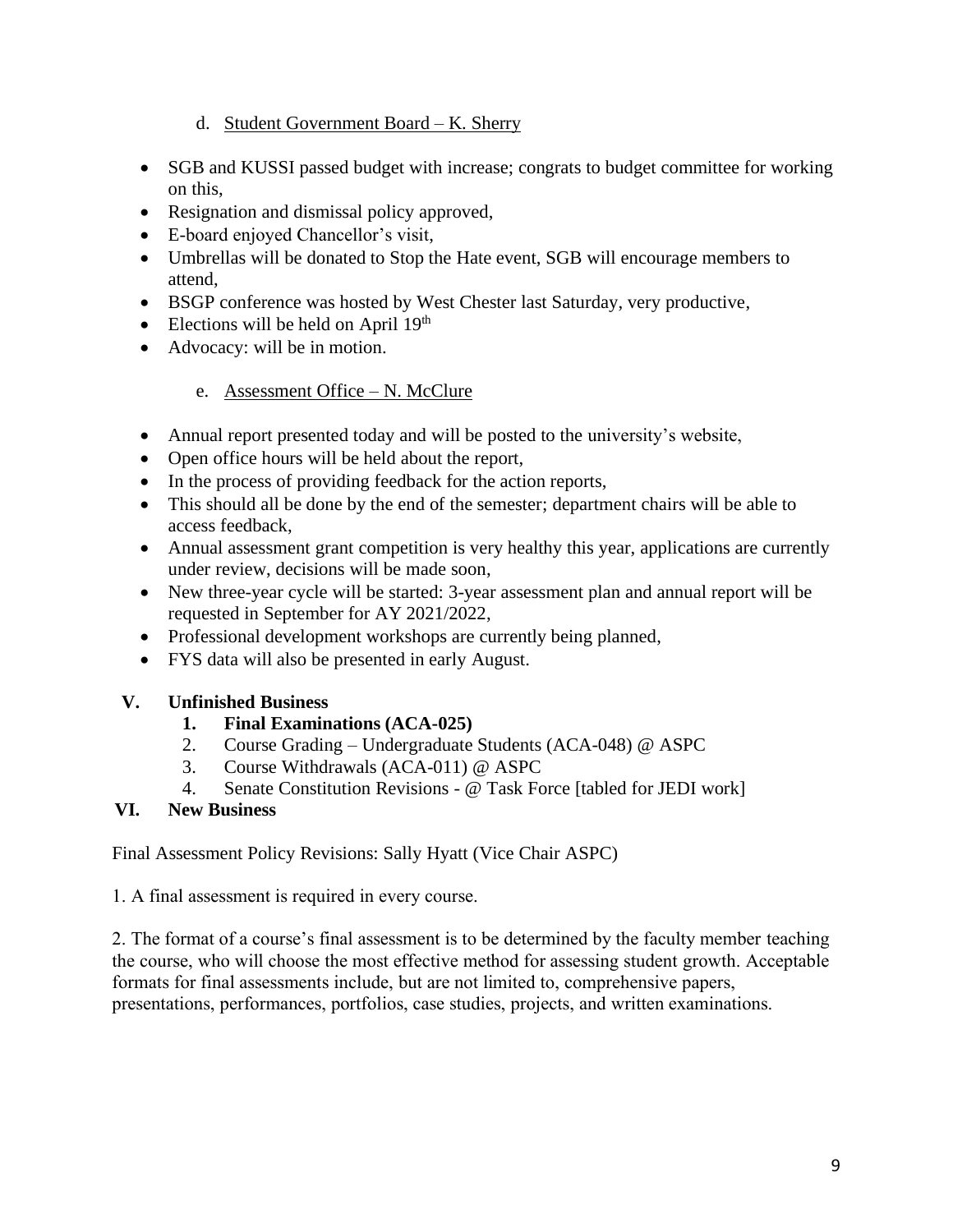3. Interaction between faculty members and students during the Final Week is required. If the course has an assigned final exam time slot, it must be used either for:

a. the final assessment;

b. an activity related to the final assessment; or

c. an activity in the course's assigned modality.

4. The faculty member's plan for interacting with their students during Final Week, as well as the format of the final assessment, is to be reported to the appropriate department chair (or their designee) no later than two weeks prior to the first day of Final Week. Course syllabi, course guides, or first day handouts that include this information meet reporting requirements.

5. Course materials provided to students on the first day of class must include the weight of the final assessment in relation to students' overall course grades. Whenever compatible with the course structure, it is recommended that a final assessment not account for more than one-third of a student's overall course grade.

S.Lem: Open for discussion.

S.Hyatt: Final Assessment modality is not specific, if activity is done this must meet the modality. 33% is only recommended due to courses that are not being run for the full semester example: 7-week courses, this is meant to ensure inclusivity.

D. Johnson: Past practice, maximum of 33% was used for students having one bad day. Did the committee address this?

S. Hyatt: Capstone projects were discussed; this can be taken back to the committee.

S. Lem: Motion to table for feedback from departments. R. Courtney moves, D. Johnson seconds; all in favor, motion passes.

S. Lem: Materials go out to senators on SharePoint and D2L. Please go to departments for feedback.

# **Individualized Instruction (ACA-034)** S. Hyatt

S.Lem: In February feedback was taken back to committee based on discussion from the Senate body. Another revision to the policy was created.

S. Hyatt

1.For undergraduate students, individualized instruction (II) is only available for those who have earned at least 30 credits. For graduate students, II is only available after approval of degree candidacy and earning 12 graduate credits. Professional credit students cannot register for II.

2. In order for a student to request a course be taught by II, it must be a regular University course that is not scheduled to be offered that semester. In addition, it must be a required course in the student's program of study.

3. A student may take only one course taught by II per semester.

4. A student may not repeat any course by II.